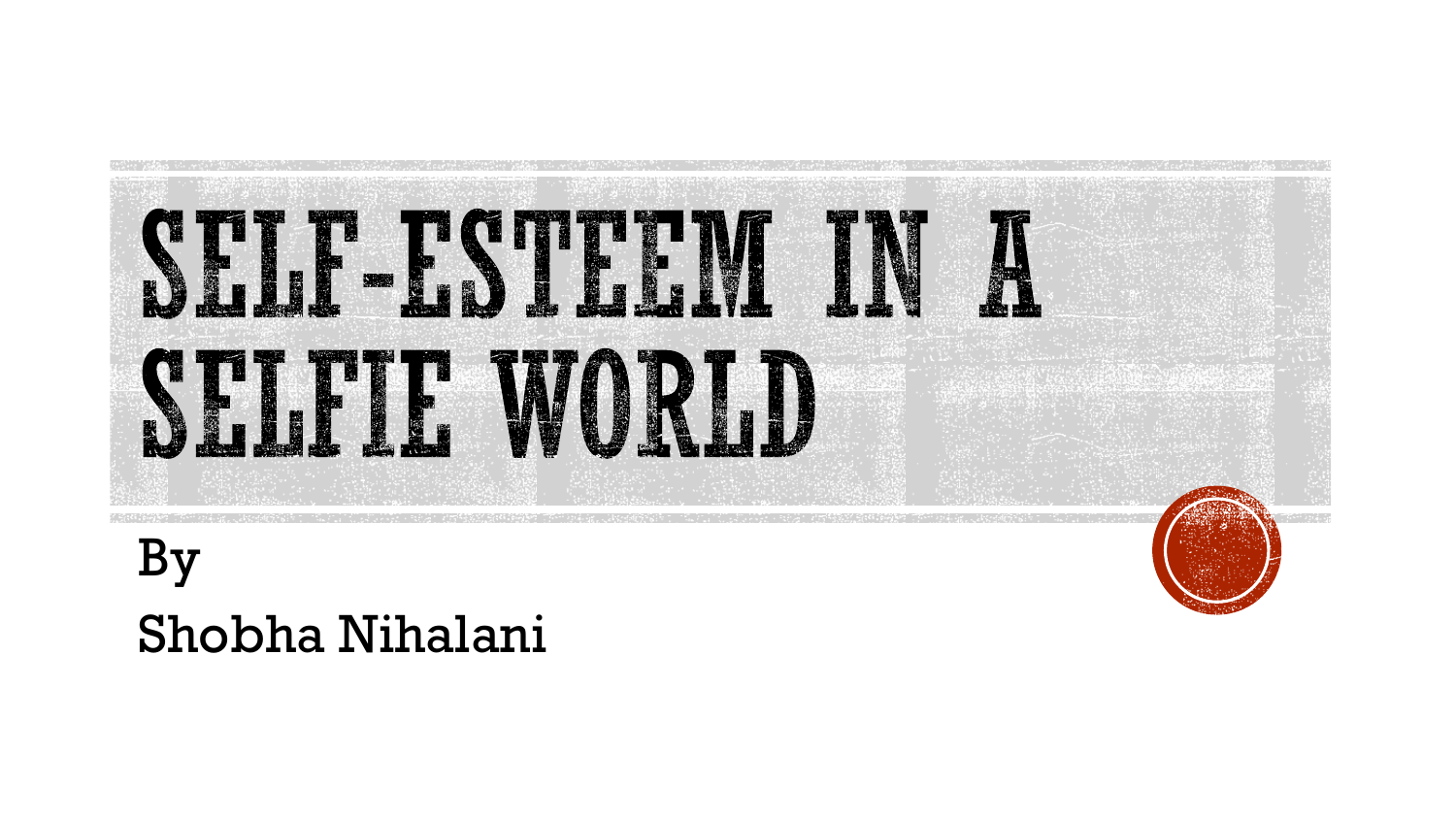# THE INFLUENCE OF OUR SELF-ESTEEM

- ▪You cannot see it (But it affects how you value yourself)
- ▪You cannot hear it (But it affects how you talk to yourself)
- ▪You cannot touch it (But it affects how it makes you feel)

▪Self-esteem is your opinion of yourself…and much more. It is your core foundation from where you tap into your inner confidence and motivation.

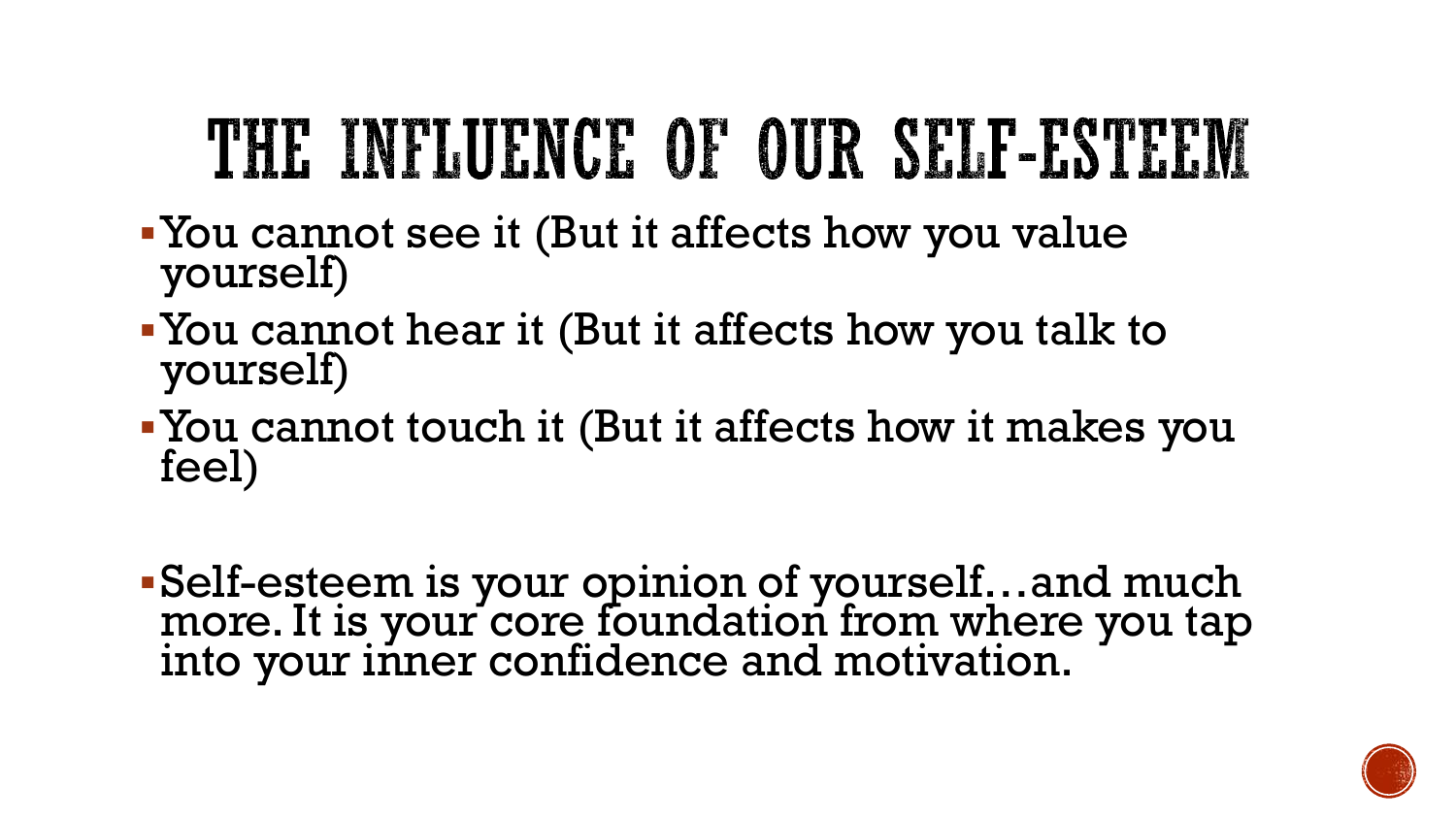# CELEBRITIES/CEOS/CORP PROF/GEN X/GEN Z/WELL-KNOWN PERSONALITIES

You **ARE NOT ALONE.** Famous people have all experienced low selfesteem.

People who are constantly in the news, facing judgment by millions, who are **criticizing, liking, commenting** every time they appear on social media. Their self-esteem is constantly **taking a hit**.

▪Many have struggled with self-esteem issues at some point in their lives

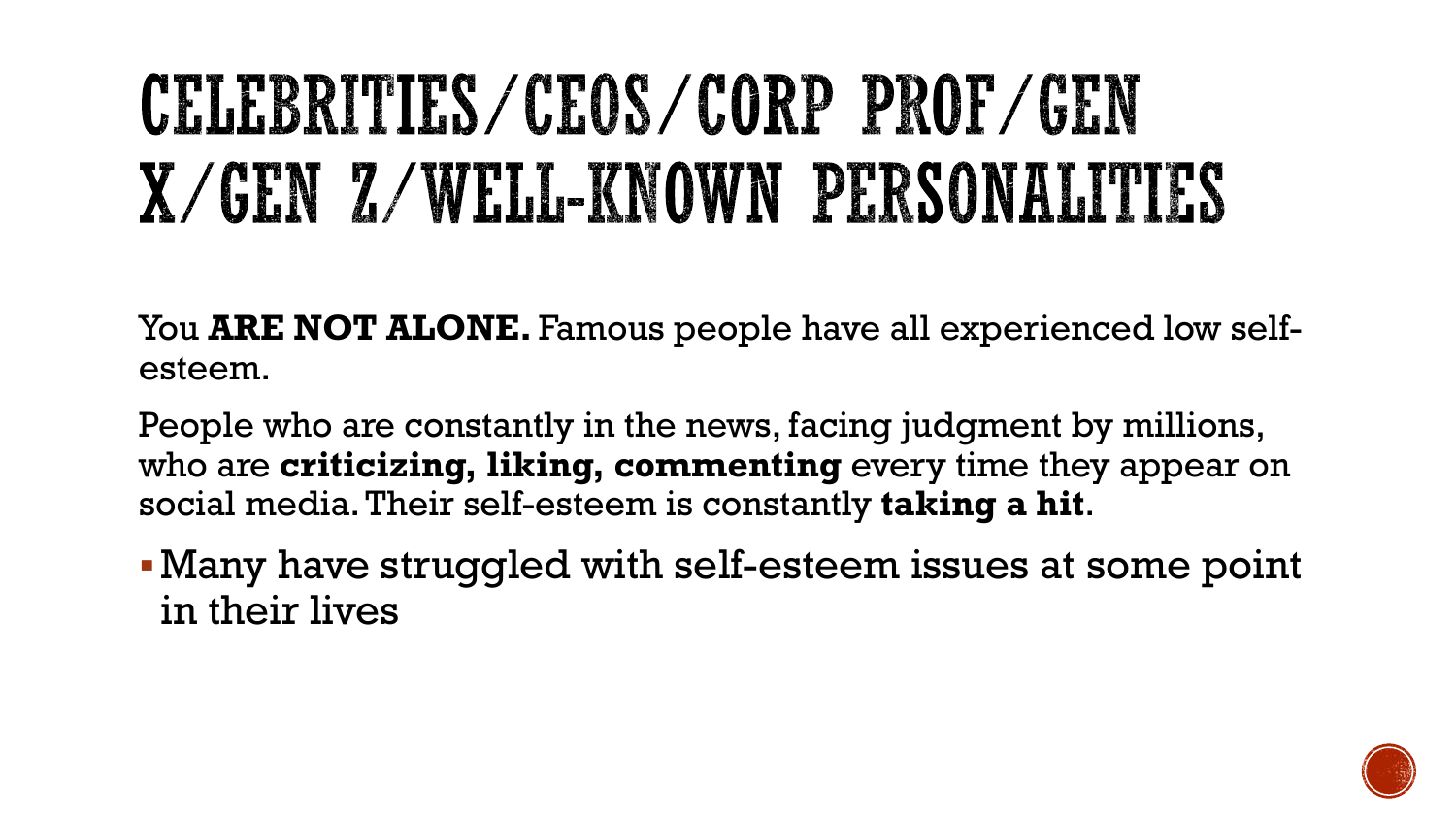# CONDITIONING FROM CHILDHOOD

- ▪Parents tell us what to do
- ▪Family members –advice us how to behave
- ▪Teachers train us to be better
- ▪Neighbours judge our way of thinking and behaving
- ▪Society expects us to do what everyone else does
- ▪Culture maps our future, and we follow
- ▪Media points the way of what is trending

Almost everyone who guides us has an expectation/

We are not good enough. We are in constant fix-it mode

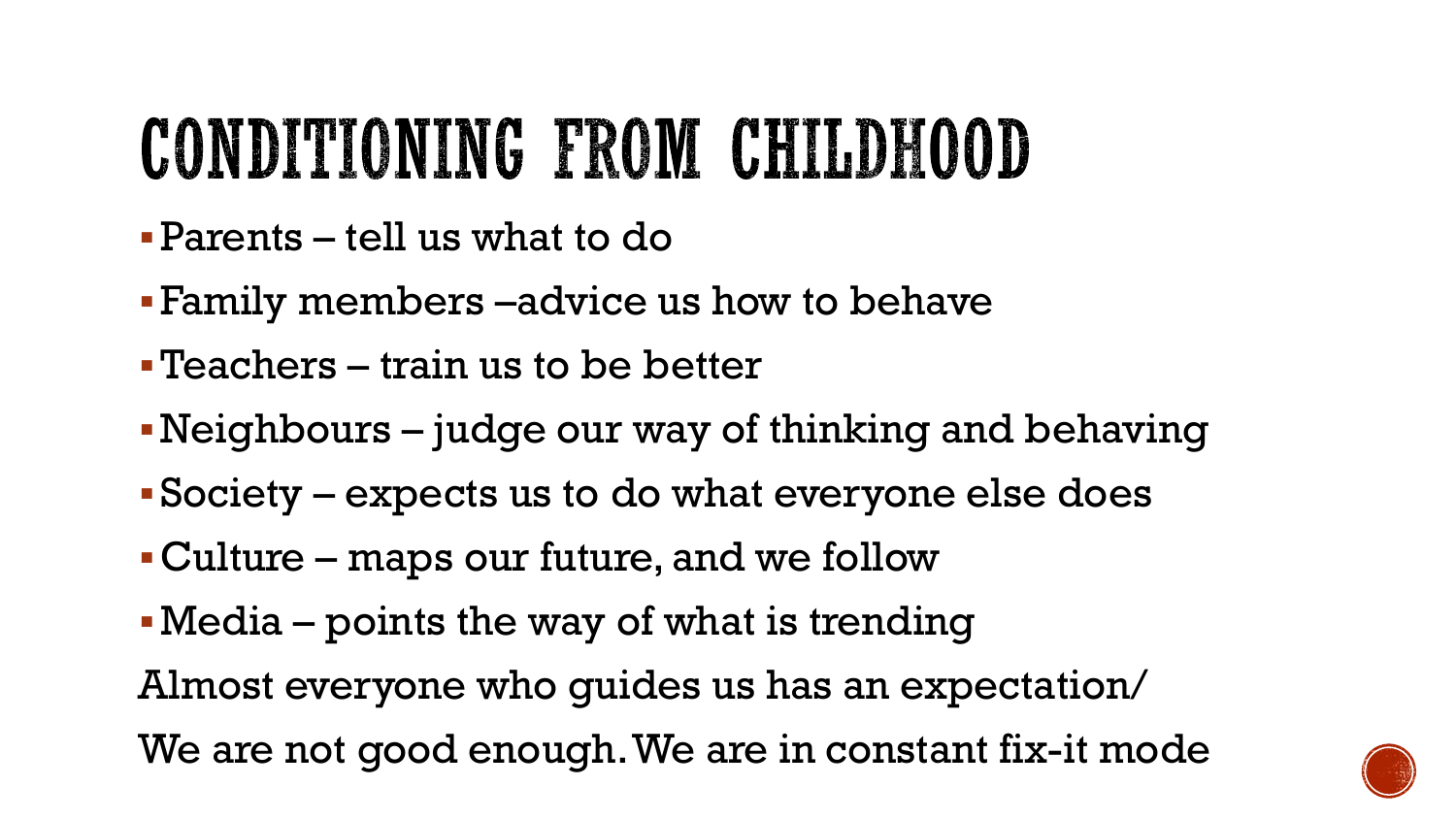# INNER CRITIC KILLS OUR SELL-WORTH



I am a failure! I am such a useless person! I should not have made that mistake! How can I be so stupid!

Look at that person, so perfect! I am nothing compared to them! I am too fat/too thin/ugly/short/tall/dark/fair/dumb!

**Did you know** that how you talk to yourself everyday affects you deeply, and over the years results in mental health issues. The daily battle with self-hate, self-criticism, and self dis-respect drains your energy.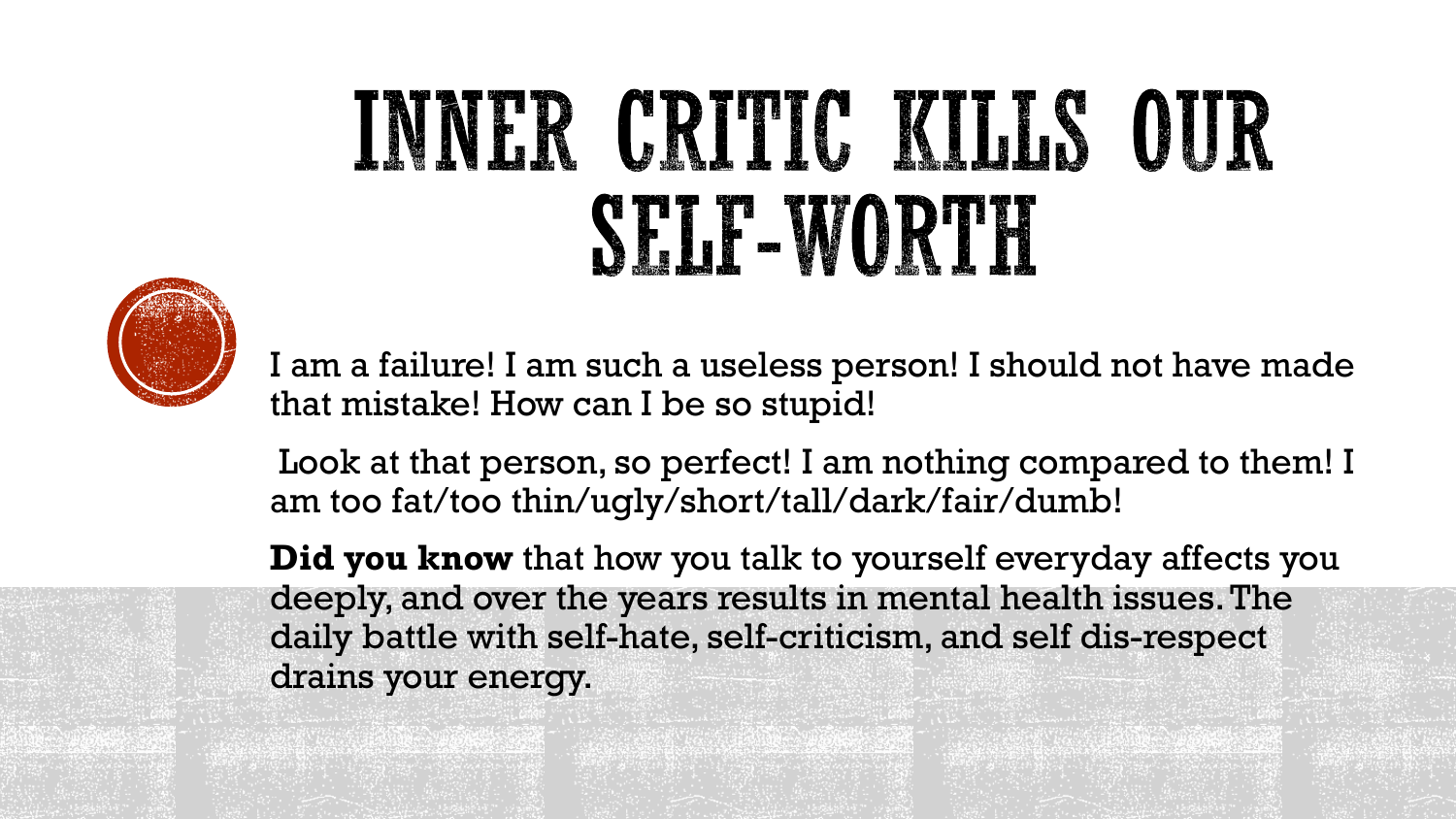### CULTURE OF COMPARISON

- ▪Imposter Syndrome: 'I am a fake someone will find out.'
- ▪External Evaluation: 'I have to look perfect, be perfect, and act perfect.'
- ▪Fear of Failure: 'What will people think?'

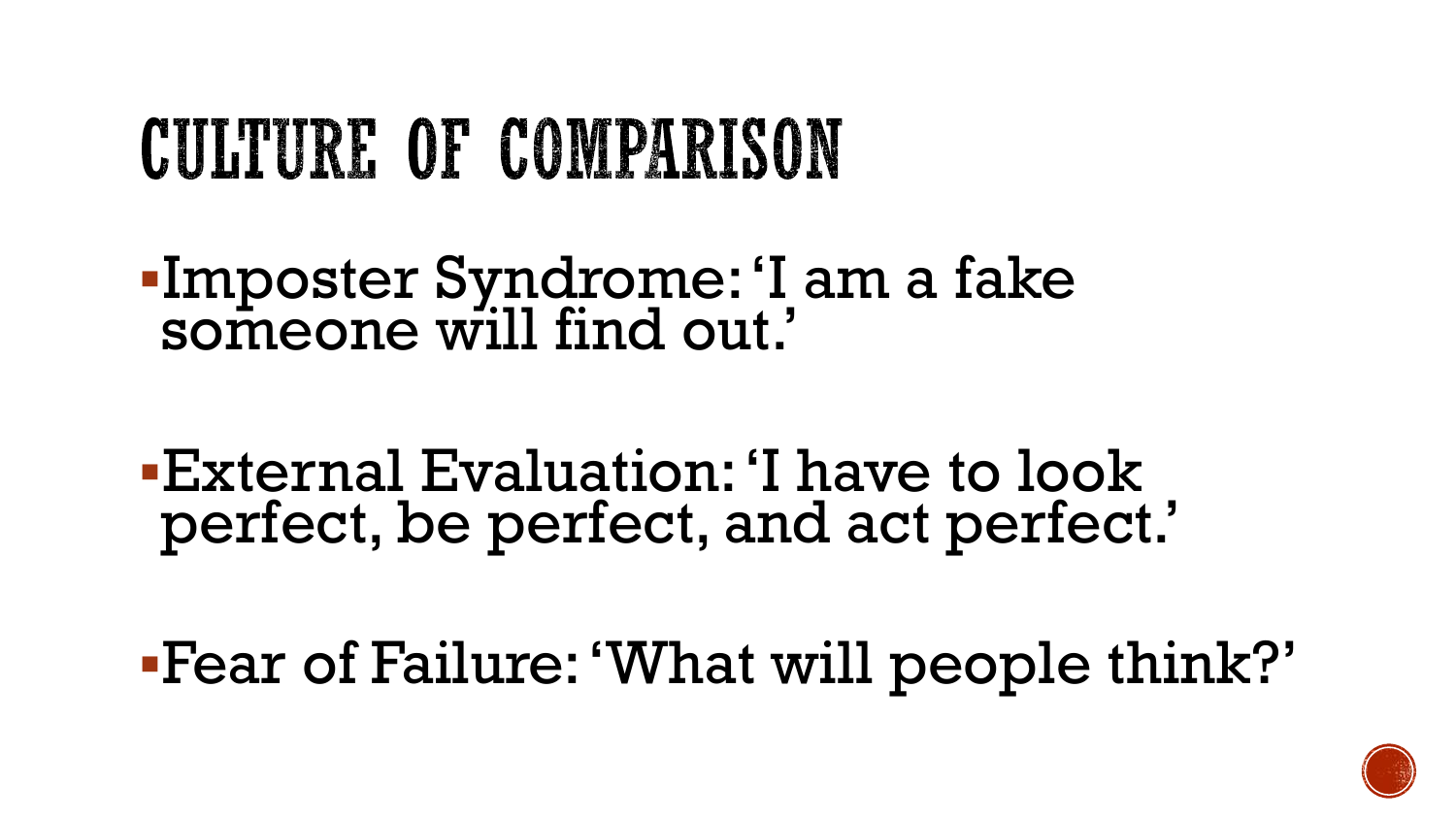# HOW CAN YOU TELL IF YOU HAVE A FRAGILE SELF-ESTEEM

▪Do you criticize yourself all the time?

- ▪Do you compare yourself to others a lot?
- ▪Do you doubt yourself, your achievements and feel like a fake?

▪Do you constantly feel you are not good enough?

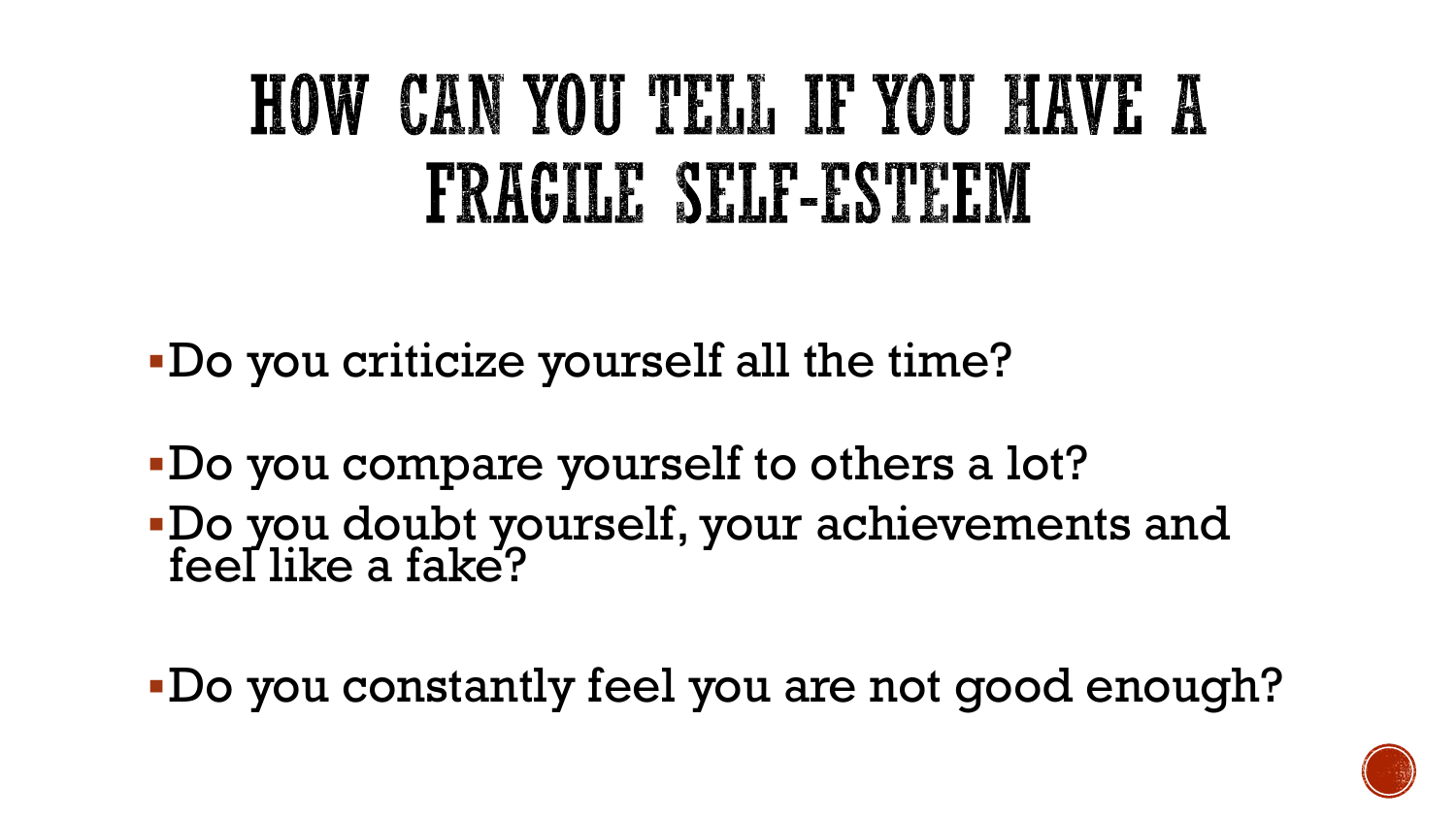### SELF-REILECT ON YOUR SELF-ESTEEM

- **-If you answered YES.....**
- ▪You need to focus on being a friend to yourself. Accept who you are as you are.
- ▪You need to reboot your inner critic, turn it into a friend
- ▪You need to remember that you are worthy of respect and you are capable of achieving your dreams.